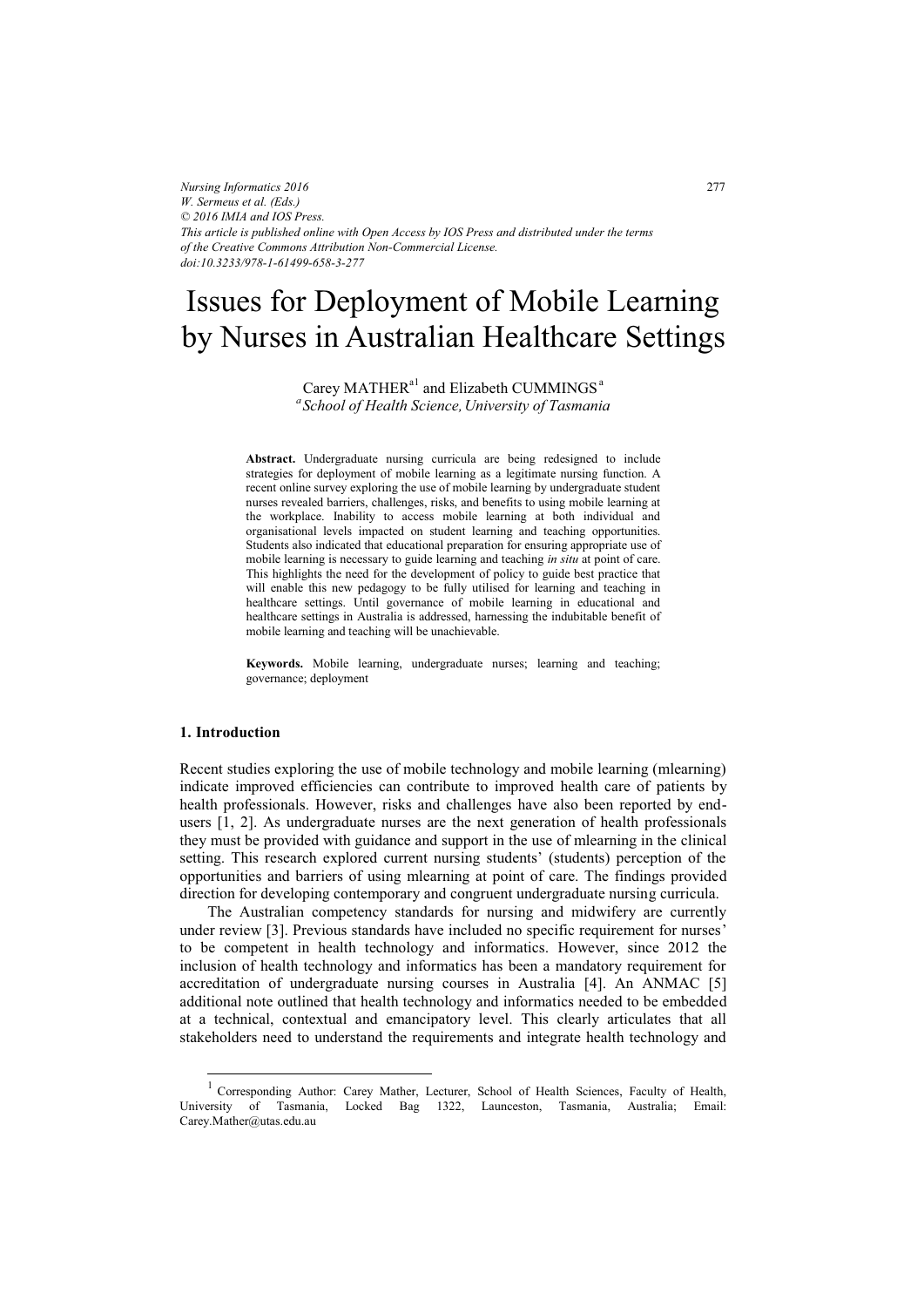informatics to prepare beginning level nurses in information literacy, knowledge, skills, attitudes and behaviour to ensure work-readiness.

In response to requirements of accreditation [5] sequencing of new nursing curricula is necessary to reflect the complexity of using health technology and informatics in the workplace [6]. Proficiency in using eportfolios, understanding electronic health records, and digital communication must be achieved [5]. Academics, educators, and supervisors will have to develop the proficiency required for using health technology and informatics during professional practice within healthcare settings [5]. The complexity of health technology and informatics use, level of knowledge and skills needed requires scaffolding throughout curricula to ensure critical thinking occurs with regard to the legal and ethical use of emerging technology, including social media [5].

Students need to understand the complexity of socio-political and technical points relating to appropriate use of mlearning. Currently there are a number of issues that reduce student's ability to access mlearning in educational or healthcare settings. Students need to understand the implications of inappropriate use. New nursing curricula must include knowledge of operational requirements of using mobile devices in education and healthcare environments [7].

Studies on the use of mobile technology have indicated there are a range of barriers, challenges and risks that need to be overcome before mlearning can become a legitimate nursing function at point of care [8]. Access to digital devices as an educational tool in healthcare environments in Australia is limited due to a range of individual, organisational, and systems level impediments [9]. Unless these impediments are ameliorated, the deployment of mlearning will continue to be slow. Currently a range of *workarounds* are used that can impact upon mlearning becoming a legitimate nursing function [10]. Non-compliance with organisational policies perpetuates poor role modelling and hinders appropriate social referencing that occurs when students observe and mimic their nurse educators' behaviour [1]. Utilising mobile devices covertly for learning and teaching in healthcare settings creates tension for end-users and perpetuates the mlearning paradox [10]. Harnessing the opportunity of mlearning in educational and workplace settings will remain problematic if governance regarding using mobile devices by nurses is not addressed [11].

# **2. Methods**

This study comprised an online survey of undergraduate nurses administered while they were undertaking work integrated learning at a range of healthcare settings in two Australian states. This cross-sectional study captured student's self-reported access to Internet or device-based resources, using a mobile device, at the workplace. Participants were recruited by email. The survey contained 22 items relating to use of mobile devices to access information. There were three free text-questions seeking their opinions regarding perceived opportunities and barriers relating to using mobile devices during work integrated learning (or PEP as it is known at this university). Responses were coded by two researchers independently and then cross-checked to ensure validity. Human research ethics was approved (H0013729) prior to commencement of the study. Consent was implied by completion of the questionnaire.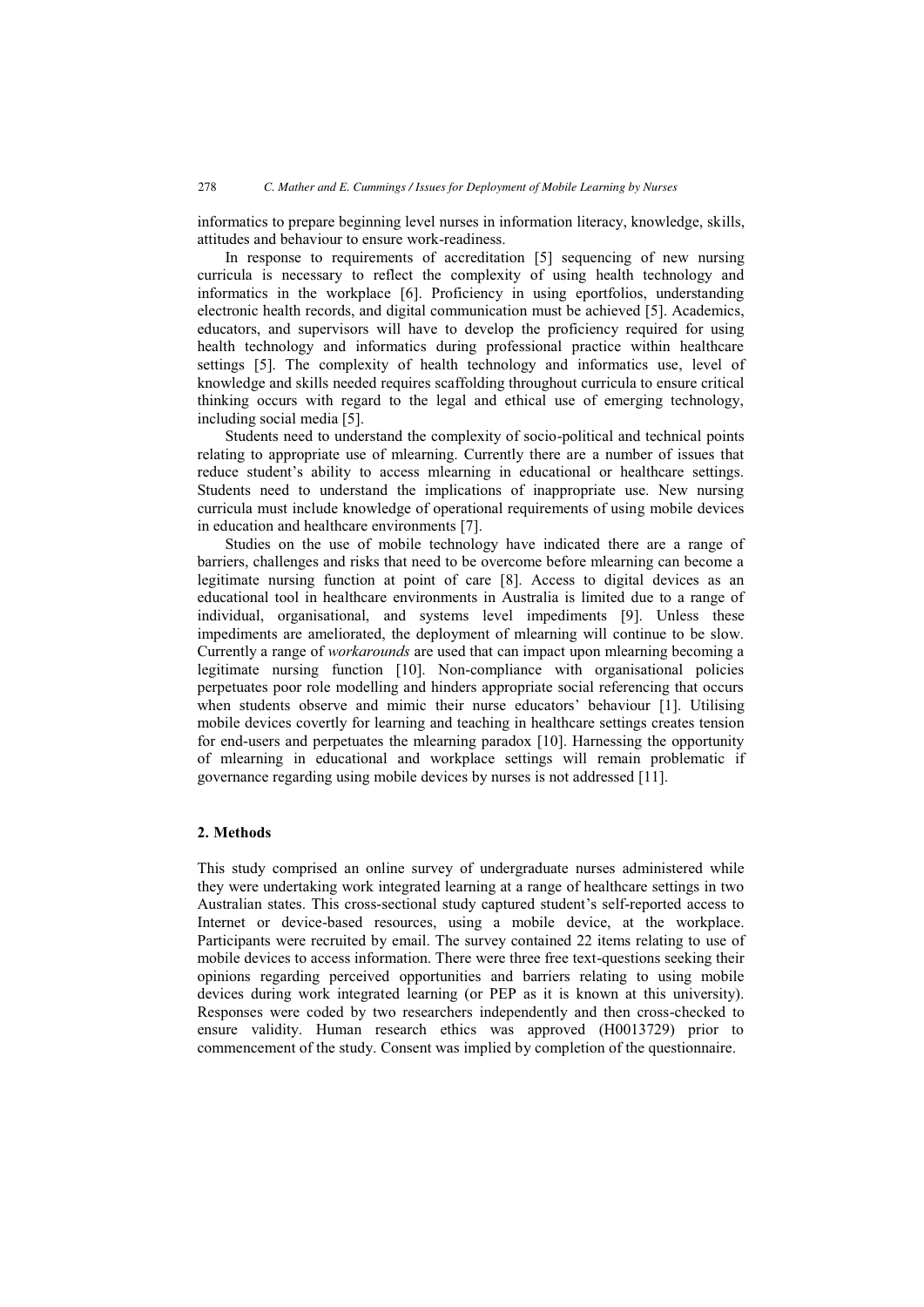## **3. Results**

Of the students who indicated that they owned a mobile device  $(N=47)$  over threequarters  $(n=40, 34, 35)$  provided responses to each of the free text questions. Respondents were asked to 1) describe any opportunities they believe could impact on the use of mobile devices during PEP; 2) list their perceptions of barriers to using mobile devices; and 3) comment about access or the use of mobile devices during PEP. From the guided questions, two key themes emerged: 1) enabling access to resources for clinical or educational purposes; and 2) professionalism issues.

## *3.1. Enabling access to resources for clinical or educational purposes*

Students indicated use of mobile devices enabled easier access to evidence-based resources on the Internet, agency Intranet or loaded on the device. One student stated "The laptop is time and space-consuming to set up. Internet access on mobile phones are small and more efficient" or "their ability to be transported from one place to another" and "allowed me to jot down something I was not familiar with and in my break use my smartphone to look it up." Respondents also indicated that access to a mobile device was useful for communication. Comments included "fast access to communicate with other services/multidisciplinary team" and "quick reference tool… alarm, clock, calculator, stopwatch, reminder." Students indicated access to 'bestevidence practice' information was valuable to them. For example: "very good for intranet usage for evidence based protocols and guidelines" and "mobile technology can be very fruitful because it can be used for clearing up any confusion created." Respondents listed resources they access using a mobile device including: medication management resources, e-textbooks for "looking up diseases and understanding pathophysiology", and university learning management systems or information.

#### *3.2. Professionalism issues*

Benefits related to "patient perceptions/engagement" or others of nurses using mobile technology. One student stated "I think a tablet device would look more professional than pulling out a mobile". They indicated that access to mobile devices enabled learning and teaching opportunities that facilitated efficient and effective time management that could positively impact on patient care and learning and teaching opportunities. Comments included "increased access to resources = decreased risk of error eg meds" and " having a device capable of quick reference and look up for terms / drugs/references/pathophysiology etc. may be beneficial while on placement. Physical location of the appropriate resources, can at times, be difficult and time consuming."

There was enthusiasm for enabling the use of mlearning. "My facilitator carries a mobile phone which we used because they could not answer my question. So we went to the tearoom, Googled the topic and we both discussed the answer. This assisted in my learning which allowed me to reflect with my preceptor". One student stated "It is a really great resource to ponder and verify when we are in doubt" and "I think when they are used appropriately they can be an invaluable tool to aid learning and coordinating effective and efficient patient care". One student commented "using the portable or mobile technology, provided that it is affordable, will have a very positive outcome during PEP such as clarifying doubts and revising the subject related activities etc". "The technology has grown in such a way that it should be useful to everyone".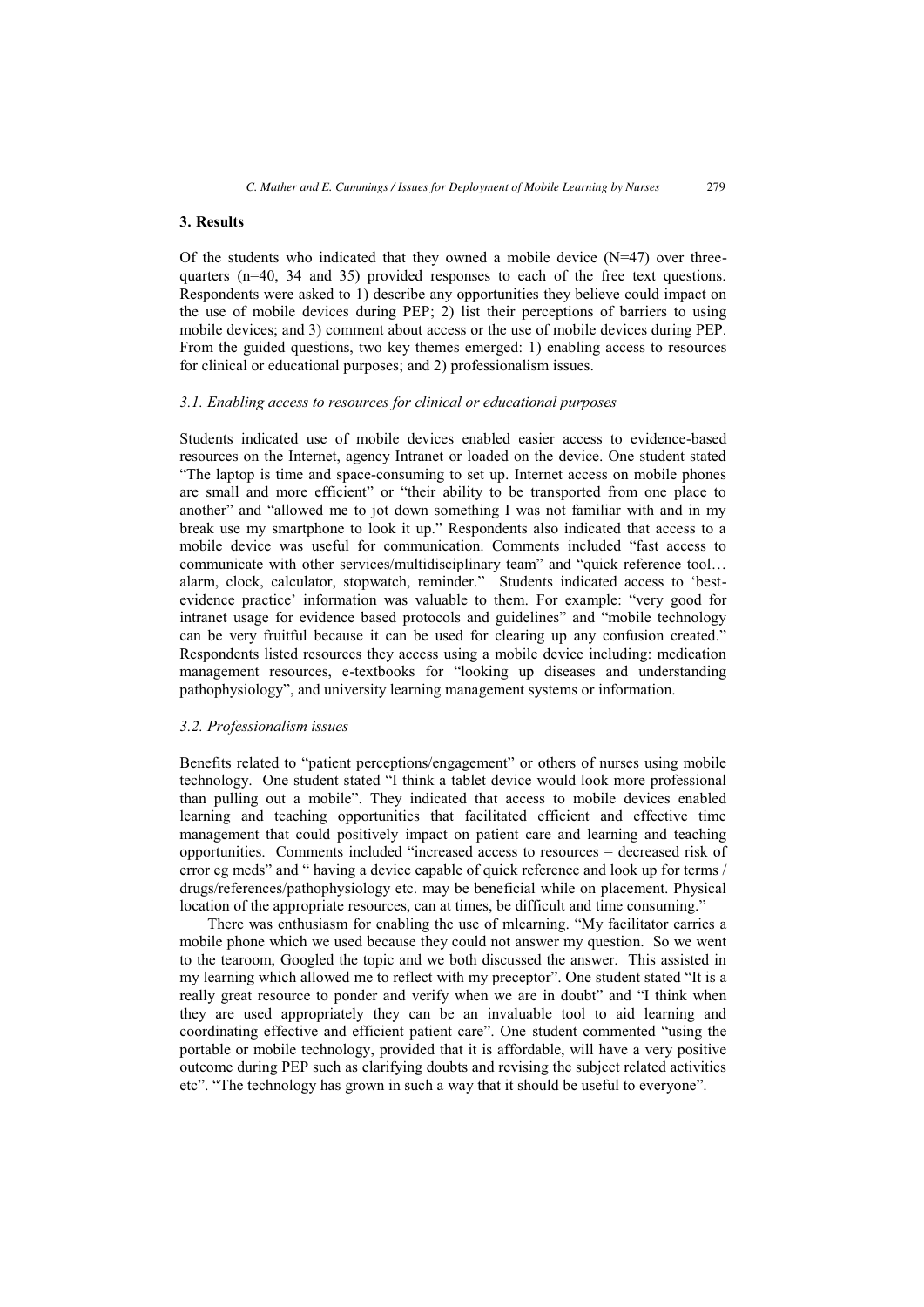Comments about proficiency of ICT use pertained to both clinical supervisors and students. One student commented "encourage IT illiterate preceptors to accept that times have changed and IT is a really useful tool to support clinical practice".

Responses indicated there were barriers including lack of presence, disapproval, distraction and inappropriate use, including resistance by users. Presence included "people looking at the device too much instead of listening/eye contact" and "a barrier would be the social etiquette involved with students using such devices within the PEP setting." Students indicated "patient perception of their use in healthcare settings may be negative, thus impacting on the therapeutic relationships held between them and their healthcare professional". One respondent stated "other health professionals might believe I was neglecting my patients and patients might believe I was neglecting them!" Comments about distraction included "maybe distracting for both staff and patients" and "major distraction with access to social media."

They indicated that organisational and university policy "clearly instructs students NOT to use our mobile phones during PEP so as not to create the impression we are texting or on Facebook" and the "hospital would not allow it and will reprimand you" or "facility policy often prevents use". They were cognizant of the "dangers of privacy with patient information and care" and the "risk of breach of patient confidentiality".

Student comments focused on "battery life, screen size", "availability of charging ports", "speed of the Internet" or devices loaded with resources "may not be regularly updated". Students indicated that theft or loss of the device were a concern. Other comments related to professionalism and included "I noticed most of the doctors had a device in order to access information/patient results/or clarification of pharmacology" and "patients and families could think we are busy talking to our friends or doing something that is not related to caring patients." Respondents also indicated "it may look unprofessional to be seen using mobile technology as it may not be assumed it is being used for educational purposes". Concerns about inappropriate use of mobile devices such as using it as a torch for examining patients were also raised.

#### **4. Discussion**

Implications for implementing new nursing curricula must be addressed in practice to ensure the next generation of nurses are equipped to optimally utilise health technology and informatics at graduation. Embedding health technology and informatics and appropriate sequencing of knowledge, skills, attitudes, and behaviour development of students requires leadership from the nursing profession to change current governance towards the use of mobile devices in both educational and healthcare environments [9]. Decision making at an organisational level about use of technology for educational purposes will require innovation in planning and implementation, taking heed of lessons of the past such as inadequate consultation; lead-time; training; inappropriate formats; and enabling access to the technology for practice [1]. Minimising resistance at individual and organisation levels will be required for mlearning to be effectively deployed. Facilitation of a change in culture and perception, to enhance understanding of the value of accessing information in real-time, will be integral to success. The use of mlearning as an adjunct to traditional learning methods can assist with ameliorating the theory-practice gap by enabling access to information at the point of need.

Students are aware of, and understand the potential barriers, challenges, risks, and benefits associated with mlearning *in situ*, at point of care. They clearly articulated an